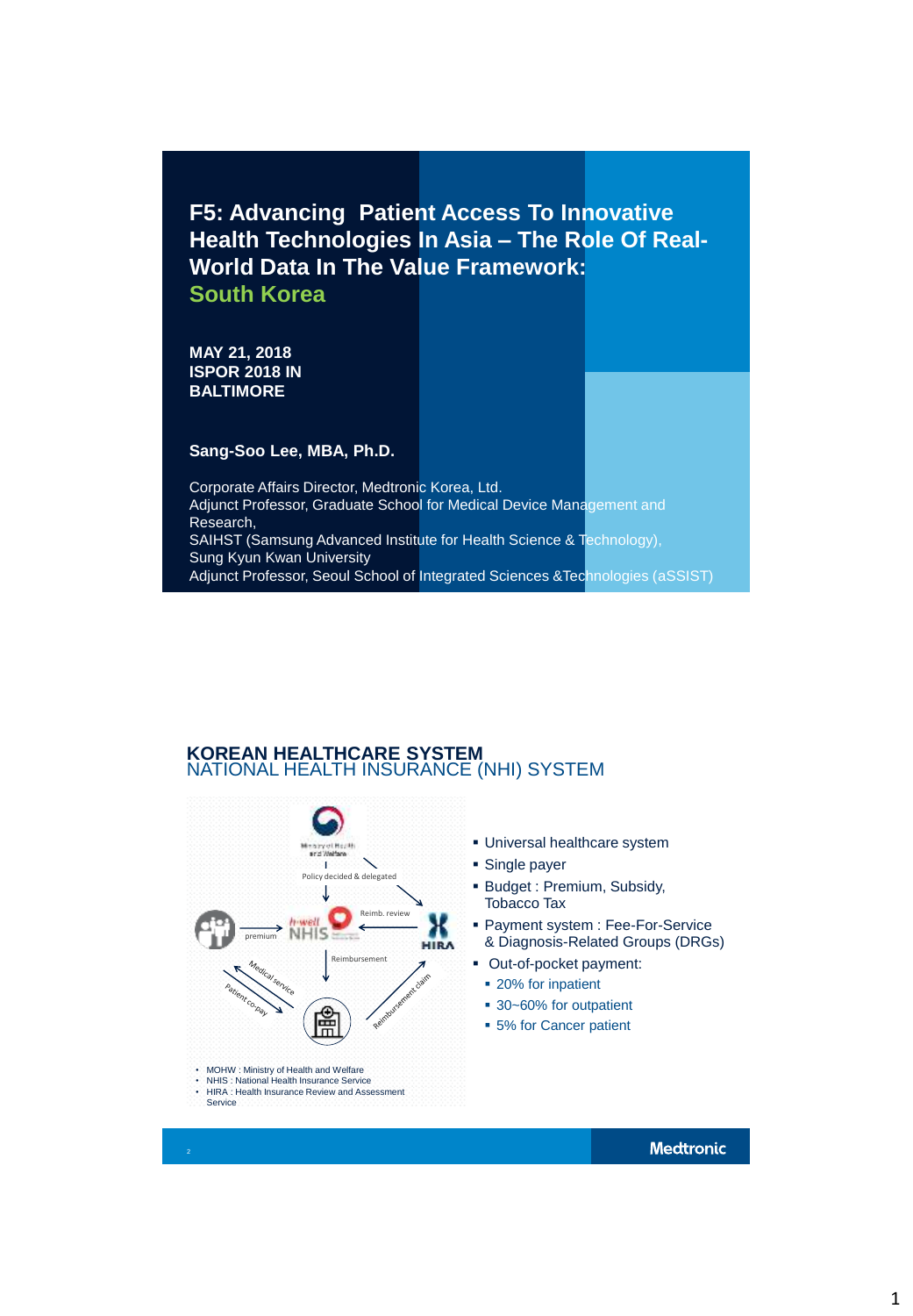## **HEALTH TECHNOLOGY ASSESSMENT (HTA) LANDSCAPE** PHARMACEUTICAL VS. MEDICAL DEVICE

|                                                        |                           | <b>Pharmaceutical</b>                                | <b>Medical Device</b><br>(including diagnostics)         |
|--------------------------------------------------------|---------------------------|------------------------------------------------------|----------------------------------------------------------|
| Legislation                                            | <b>nHTA</b>               | National Health Insurance (NHI)<br>Act               | <b>Medical Service Act</b>                               |
|                                                        | Reimbursement<br>coverage |                                                      | <b>NHI Act</b>                                           |
| <b>Reimbursement Coverage Listing</b><br><b>System</b> |                           | <b>Positive List System</b>                          | <b>Negative List System</b>                              |
| Organization in<br>Charge                              | <b>nHTA</b>               | HIRA, NHIS, MoHW                                     | <b>NECA</b>                                              |
|                                                        | Reimbursement<br>coverage |                                                      | HIRA / MoHW                                              |
| <b>Assessment</b><br><b>Aspect</b>                     | <b>nHTA</b>               | Pharmacoeconomics evaluation                         | Safety and Efficacy<br>(Effectiveness)                   |
|                                                        | Reimbursement<br>coverage |                                                      | Safety, efficacy (effectiveness)<br>and economic aspects |
| <b>Assessment</b><br>Tool                              | <b>nHTA</b>               | CMA; ICER value, determined<br>using CEA or CUA; BIA | Systematic review                                        |
|                                                        | Reimbursement<br>coverage |                                                      | VAS system                                               |

Note) BIA: Budget Impact Analysis; CEA: Cost-Effectiveness Analysis; CMA: Cost-Minimization Analysis; CUA: Cost-Utility Analysis; ICER: Incremental Cost-Effectiveness Ratio; NECA: National Evidence-based Healthcare Collaborating Agency; NHIS: National Health Insurance Service; VAS: Value Appraisal Standard overage<br>occuracyologiezh e eo e

**Medtronic** 

## **BRIEF SUMMARY OF HTA STATUS** PHARMACEUTICAL VS. MEDICAL DEVICE

|                                              | <b>Pharmaceutical</b>                                                                                                             | <b>Medical Device</b>                                                                                                                                |  |
|----------------------------------------------|-----------------------------------------------------------------------------------------------------------------------------------|------------------------------------------------------------------------------------------------------------------------------------------------------|--|
| <b>Government</b><br><b>Agency</b>           | <b>HIRA, NHIS</b><br>$\bullet$                                                                                                    | <b>NECA, HIRA</b><br>٠                                                                                                                               |  |
| <b>Assessment</b><br><b>Process</b>          | Pharmacoeconomics evaluation using<br>٠<br><b>ICER at HIRA</b><br>Price negotiation at NHIS<br>٠                                  | Safety and Effectiveness evaluation<br>through Systematic Review (SR) at<br><b>NECA</b><br>Reimbursement coverage and pricing at<br>٠<br><b>HIRA</b> |  |
| <b>Value Evidence</b><br><b>Requirements</b> | Robust clinical evidences are preferred<br>$\bullet$<br>(i.e., Meta-Analysis, RCT)<br>CEA evidence for new chemical entities<br>٠ | Robust clinical evidences are preferred<br>$\bullet$<br>Non-clinical evidences are also<br>$\bullet$<br>accepted in certain cases                    |  |
| <b>Review</b><br><b>Committee</b>            | Drug Reimbursement Evaluation<br>٠<br>Committee (DREC) at HIRA                                                                    | <b>Medical Device Expert Evaluation</b><br>$\bullet$<br>Committee (MDEEC) at HIRA                                                                    |  |
| <b>Official Timeline</b>                     | HIRA (120 days), NHIS (60 days),<br>MoHW (30 days)                                                                                | NECA (280 days), HIRA (70 days),<br>MoHW (30 days)                                                                                                   |  |

**Medtronic**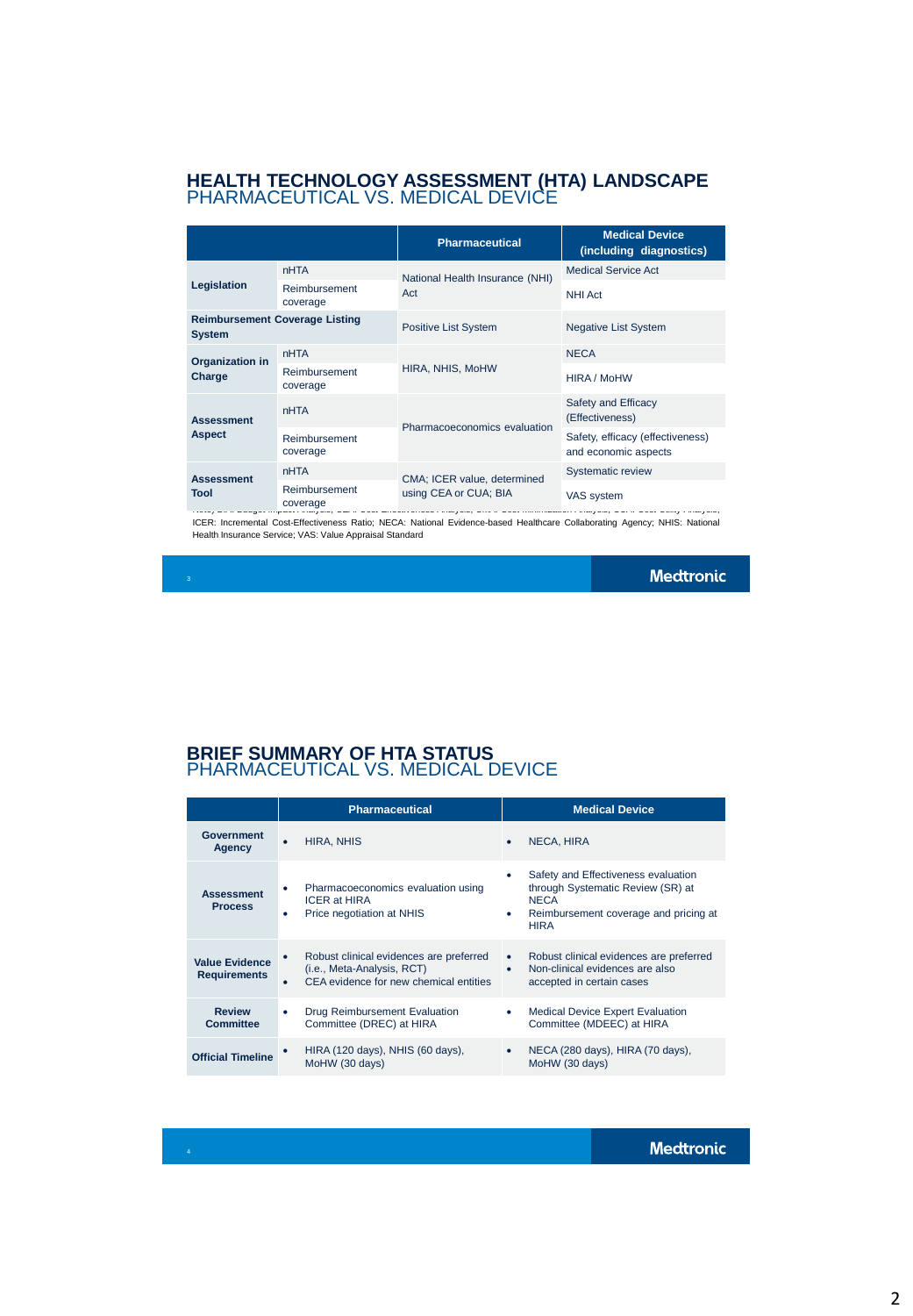# **GENERAL HTA DECISION PROCESS**  PHARMACEUTICAL VS. MEDICAL DEVICES



### **HTA DECISION PROCESS PHARMACEUTICAL**

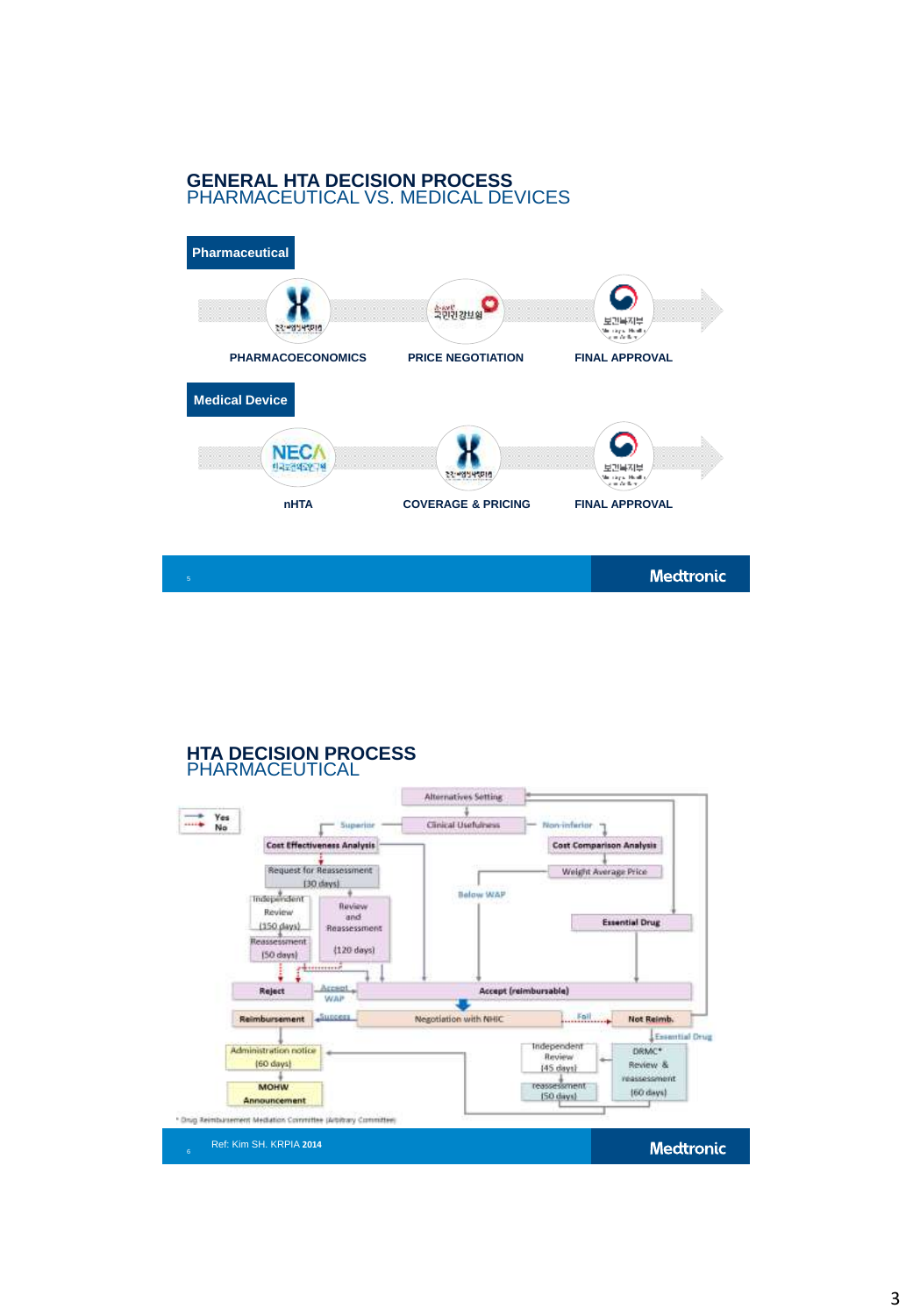

#### **HTA DECISION PROCESS** MEDICAL DEVICES: REIMBURSEMENT COVERAGE & PRICINGп

| <b>CAR fall</b>                                                                         | <b>Medical Device Reimburgement Coverage</b><br><b>Application or Appeal Application</b> |  |  |
|-----------------------------------------------------------------------------------------|------------------------------------------------------------------------------------------|--|--|
| <b>Hedical Device Rembursement Coverage</b><br><b>Application or Appent Application</b> |                                                                                          |  |  |
|                                                                                         | MDEEC meeting at HIRA                                                                    |  |  |
|                                                                                         | (15 days)                                                                                |  |  |
| <b>MDEEC</b> meeting at HIRA                                                            | Notice the MOEEC result to the applicant.                                                |  |  |
| Dwithin 15 days)                                                                        | (30 days)                                                                                |  |  |
| Notice the MDEEC result to the applicant                                                | IRP application or re-deliberation application<br>(Select one of two options)            |  |  |
| (within 30 days)                                                                        | $\mathcal{A},\mathcal{A}$                                                                |  |  |
| IRP application                                                                         | <b>Re-deliberation</b>                                                                   |  |  |
|                                                                                         | <b>IRP</b> implementation<br>(100 days)<br>$(60$ days)                                   |  |  |
| IRP Implementation (100 days)<br>(Ex officio case: 45 days).                            | (Ex officio case: 45 days)<br>Ex officio case:<br>Б<br>45 days<br>8<br>ö                 |  |  |
| (7 days)                                                                                | y<br>(7 days)<br>Đ                                                                       |  |  |
| IRP result provision to the applicant                                                   | D<br><b>IRP resultprovision to</b><br>$\overline{a}$<br>the applicant<br>y               |  |  |
| [ (30 days)                                                                             | ۰<br>Additionalmaterial<br>$1630$ days)                                                  |  |  |
| Opinion submission by the applicant                                                     | provision by the<br>Opinion submission<br>applicant<br>by the applicant                  |  |  |
| (50 days)                                                                               | (50 days)                                                                                |  |  |
| MDEEC re-defiberation meeting at HIRA.                                                  | MDEEC re-deliberation meeting at HIRA                                                    |  |  |
|                                                                                         | (within 15 days)                                                                         |  |  |
|                                                                                         | Re-deliberation result notice to the applicant                                           |  |  |
| <b>HIPDC</b> meeting at MoHW                                                            |                                                                                          |  |  |
|                                                                                         | <b>HIPDC</b> meeting at MoHW                                                             |  |  |
| <b>Announcement by MoHW</b>                                                             |                                                                                          |  |  |
|                                                                                         | Announcement by MoHW                                                                     |  |  |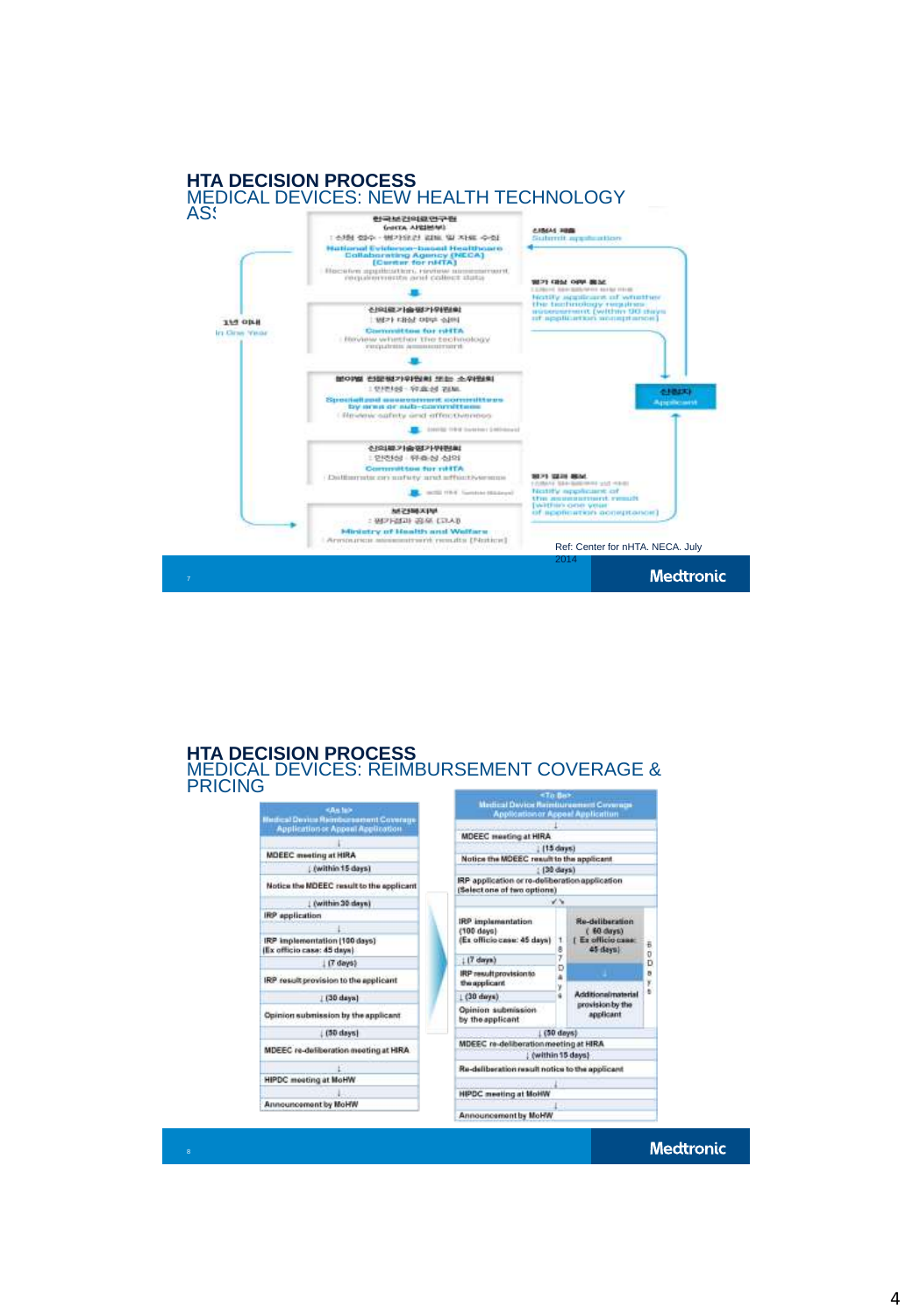# **REAL-WORLD DATA AND REAL-WORLD EVIDENCE DEFINITION**



Ref: https://www.fda.gov/downloads/medicaldevices/deviceregulationandguidance/guidancedocuments/ucm513027.pdf

# **RWE REALITY** LIMITATION AND OPPORTUNITY

| <b>Pharmaceutical</b>                                                                                                                                                                                                                                                                                                                                                  | <b>Medical Device</b>                                                                                                                                                                                                                                                                                                                                                                                                                                         |
|------------------------------------------------------------------------------------------------------------------------------------------------------------------------------------------------------------------------------------------------------------------------------------------------------------------------------------------------------------------------|---------------------------------------------------------------------------------------------------------------------------------------------------------------------------------------------------------------------------------------------------------------------------------------------------------------------------------------------------------------------------------------------------------------------------------------------------------------|
| RWE is little or no accepted at PE and price<br>$\bullet$<br>negotiation                                                                                                                                                                                                                                                                                               | No restriction on RWE utilization<br>$\bullet$                                                                                                                                                                                                                                                                                                                                                                                                                |
| However, theoretically RWE can be used<br>$\bullet$<br>under "Risk-Sharing Agreement (RSA)"<br>program (enforced in January 2014)<br>RSA: to improve patient access to<br>$\circ$<br>medication for the four major diseases<br>(cancers, cardiovascular,<br>cerebrovascular diseases, and rare<br>diseases) while maintaining the principle<br>of positive list system | However, there exists timing issues in<br>٠<br>decision-making of HTA, reimbursement<br>coverage and pricing<br>No post-market evidence locally<br>$\circ$<br>accumulated and aggregated at the time<br>of the decision-making<br>Potentially useful at the time of appealing<br>$\circ$<br>or health technology reassessment<br>stage<br>$\rightarrow$ Leveraged at the time of<br>reassessment for "Selective Benefit" and<br>"Preliminary Benefit" program |